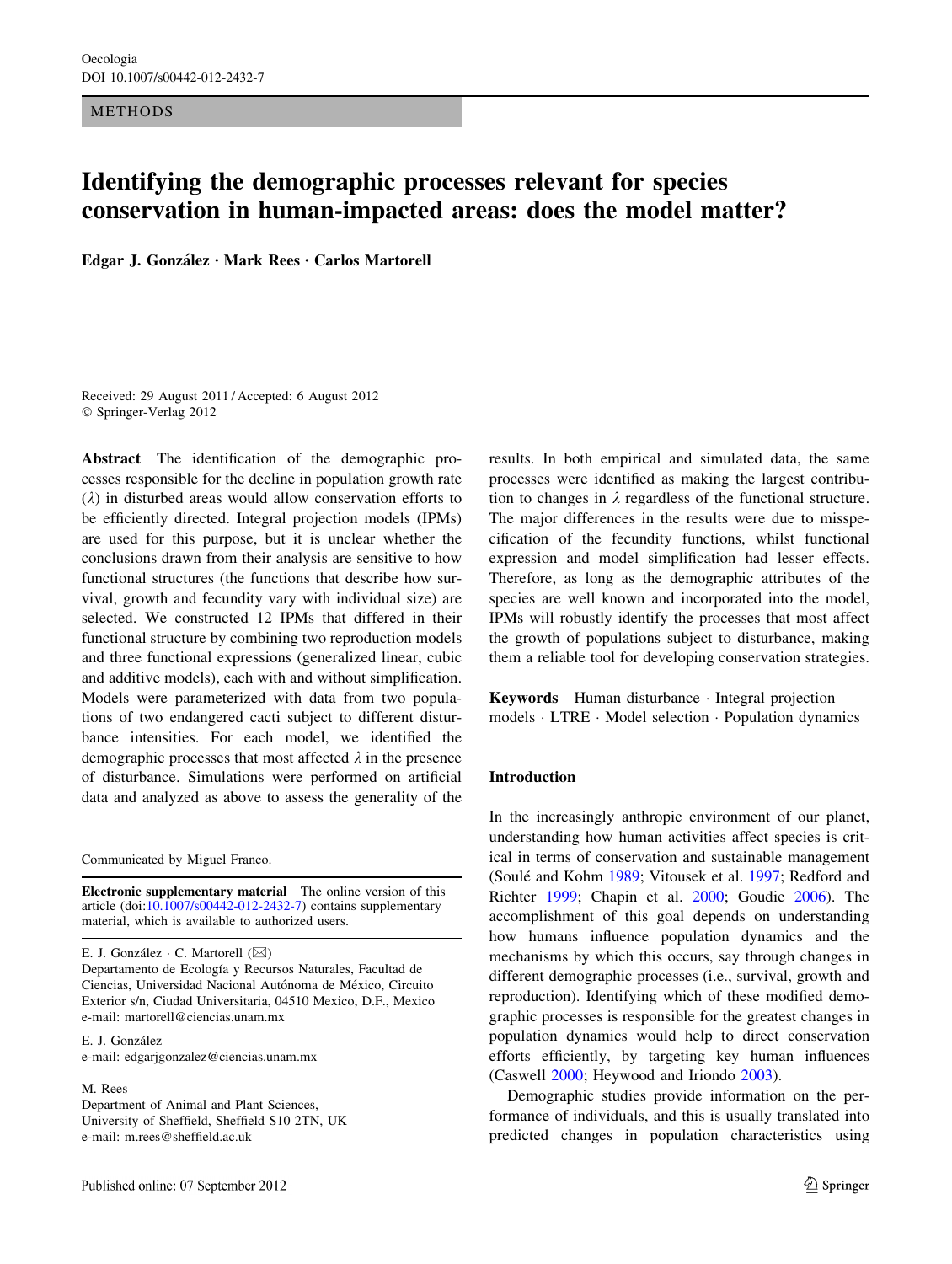mathematical models. Among these, matrix projection models (MPMs; Caswell [2001](#page-8-0)) and, recently, integral projection models (IPMs; Easterling et al. [2000;](#page-8-0) Ellner and Rees [2006;](#page-8-0) Rees and Ellner [2009\)](#page-9-0) have been applied to a wide range of plant species because they allow individual size and other relevant attributes, such as age, to be included as factors that influence an individual's fate (Rees and Rose [2002;](#page-9-0) Childs et al. [2003;](#page-8-0) Dahlgren and Ehrlén [2009;](#page-8-0) Metcalf et al. [2009;](#page-9-0) Hegland et al. [2010;](#page-8-0) Zuidema et al. [2010;](#page-9-0) Dahlgren and Ehrlén [2011;](#page-8-0) Dahlgren et al. [2011;](#page-8-0) Jongejans et al. [2011\)](#page-8-0).

Compared with MPMs, IPMs have several advantages when dealing with plant populations. First, the demographic behavior of individual plants usually depends on their size, which is typically a continuous measure, whereas MPMs assume discrete life-cycle stages, and so an artificial partitioning of size into categories is required. Such arbitrary divisions may lead to different results and difficulties in interpretation (Enright et al. [1995;](#page-8-0) Easterling et al. [2000;](#page-8-0) Caswell [2001\)](#page-8-0). In contrast, IPMs avoid this problem by incorporating size as a continuous variable. Second, because IPMs are parameterized using regression models, the incorporation of additional individual attributes influencing fate is straightforward; for example, Childs et al. ([2003\)](#page-8-0) built an age and size structured IPM with the estimation of only a single extra parameter—describing the effect of age on the probability of flowering. Furthermore, IPMs perform better than MPMs when only small datasets are available, as is the case for species threatened by human impacts that usually have small population sizes (Ramula et al. [2009](#page-9-0)). Finally, by separately modeling the demographic processes before incorporating them into a population dynamics model, IPMs perform better than MPMs whose matrix elements are usually independently estimated, potentially leading to overparameterization (Gross et al. [2006](#page-8-0)).

One potential drawback of IPMs is that the functional structure that describes the different demographic processes must be selected from a universe of alternatives. Functional structure comprises both the selection of which demographic attributes need to be included in the model through individual functions, and the mathematical expression of those functions. In contrast, MPMs do not require any assumption on functional structure or probability distributions. Function selection may affect parameters critical for conservation, such as the population growth rate  $(\lambda;$  Dahlgren et al. [2011](#page-8-0)). This may compromise our understanding of how a species responds to anthropogenic change. We therefore need to know if IPMs can reliably identify (1) whether anthropogenic disturbance has positive or negative effects on  $\lambda$ , and (2) which demographic processes have the largest impacts on population growth, even if we are unsure about the most appropriate functions to

use. Function selection becomes more difficult when dealing with small sample sizes, as in these cases it may be hard to differentiate between competing functions.

Here, we explore a variety of IPMs and assess whether, regardless of the functional structure of the model, we can reliably identify the human-induced changes in  $\lambda$  and the demographic processes that make the largest contributions to these changes. We use data from two endangered endemic cacti species subject to chronic anthropogenic disturbance (CAD), but differing in their response to it (Ureta and Martorell [2009\)](#page-9-0). CAD results from a long-term series of frequent, low-intensity, human disturbance events (Singh [1998\)](#page-9-0), such as extensive grazing, and branch collection for use as firewood (Carpenter et al. [1998](#page-8-0); Singh [1998](#page-9-0); Shahabuddin and Kumar [2006;](#page-9-0) Martorell and Peters [2005](#page-8-0), [2009\)](#page-8-0). CAD has a not immediately noticeable effect and thus is usually not acknowledged until populations have changed in an irreversible way (Singh [1998\)](#page-9-0). To assess the generality of the robustness of IPMs to changes in their functional structure, we performed simulations using artificial data from virtual populations that showed a wide range of behaviors.

## Materials and methods

#### Study system

The study was made in Concepción Buenavista, Oaxaca, Mexico. This region has seen human presence since pre-Columbian times and has suffered from CAD in the form of soil erosion, due to unsustainable agriculture and livestock rearing techniques, and firewood and other non-timber product extraction from the, now sparsely distributed, Quercus forests (McAuliffe et al. [2001](#page-9-0); Pérez-Negrón and Casas [2007\)](#page-9-0).

Two threatened cactus species were studied. Mammillaria dixanthocentron Backeb. is a long-lived globose cactus that grows in Quercus forests of the Mexican states of Puebla and Oaxaca. Flowering occurs year round, reaching its peak in February (Arias-Montes et al. [1997](#page-8-0)). Mammillaria hernandezii Glass et Foster is a long-lived globose cactus that lives in Bouteloua short-grass prairies within a very restricted distribution area  $(17.1 \text{ km}^2)$ . This species buries its stem into the ground and only part of its top protrudes from the soil. Flowering occurs from October through December (Arias-Montes et al. [1997](#page-8-0)).

For each species, data were collected from two sites differing in their CAD intensity. Three  $50 \times 4$  m transects at each *M. dixanthocentron* site and two  $50 \times 1$  m transects at each *M. hernandezii* site were randomly laid and the individuals within them were followed from 2001 to 2006. No less than 100 individuals were studied at each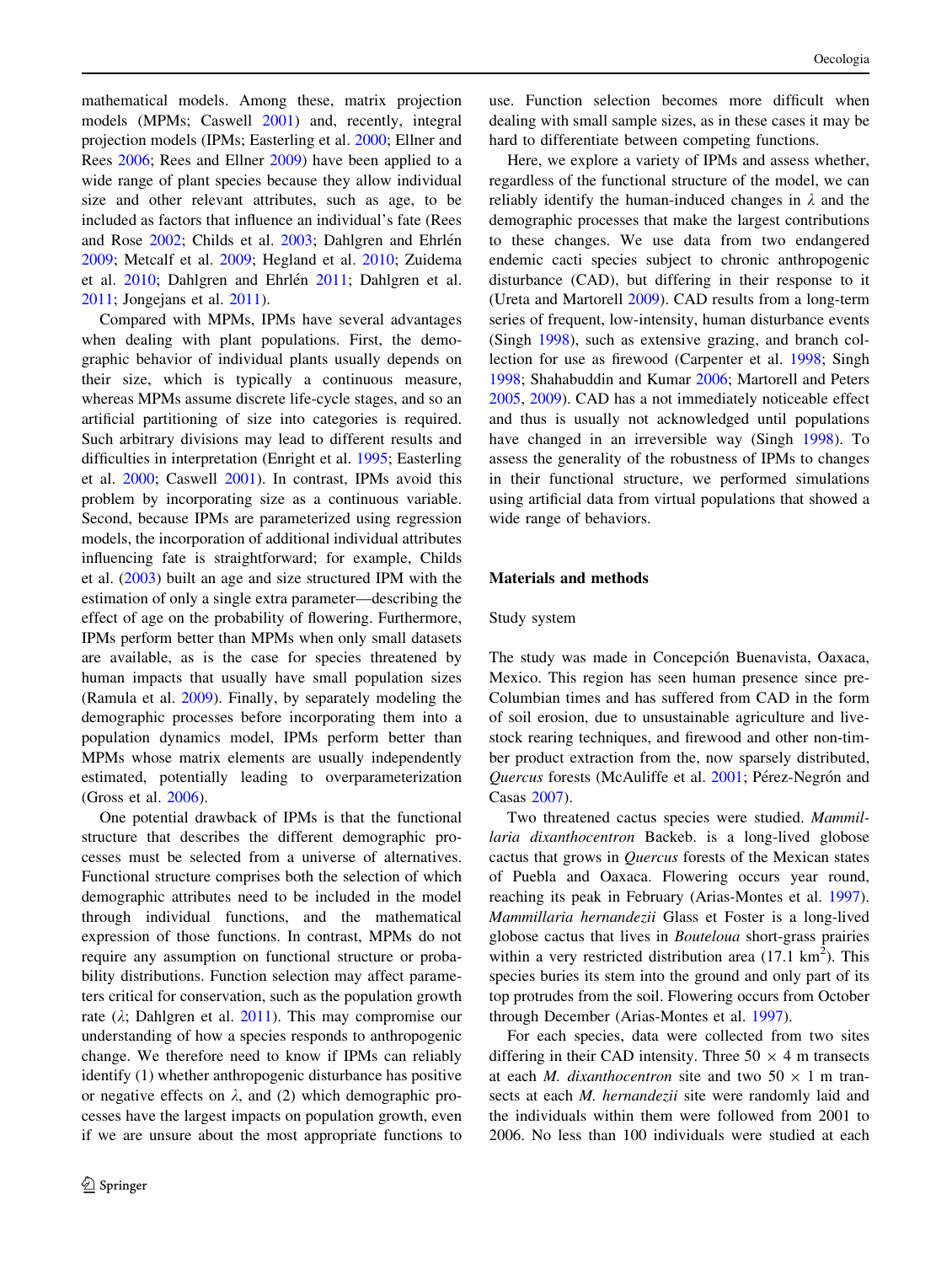<span id="page-2-0"></span>site. As a proxy for size, a cylinder was calculated based on the diameter (mm) and height (mm) of the M. dixanthocentron individuals. For M. hernandezii individuals, only the diameter was measured. These data were collected between July and August, when plant stems are turgescent. Flower production was recorded in July and February for M. dixanthocentron and in October for M. hernandezii.

## Integral projection model

Easterling et al. [\(2000](#page-8-0)) developed the IPM, an iterative model that describes the change of a population size structure in discrete time (e.g., yearly time steps). This change is determined by the kernel, a function describing the different ways in which individuals can move from one size to another. Mathematically, an IPM is described by the equation:

$$
n_{t+1}(y) = \int_{X} k(y,x)n_t(x) \, dx,\tag{1}
$$

where x is size at year t, y is size at year  $t + 1$ , and X is the range of possible sizes.  $n$  is the distribution of individuals across sizes and  $k$  the kernel, which is usually decomposed into three functions describing survival,  $s(x)$ , growth,  $g(y, x)$  and fecundity  $f(y, x)$ :

$$
k(y, x) = s(x)g(y, x) + f(y, x).
$$
 (2)

Building IPMs with different functional structures

In order to assess the effect of the functional structure of an IPM on population properties, such as growth rate and size structure, we combined two reproduction models with three approaches to selecting the functional expressions (i.e., the precise mathematical relation between the variables in a given function) used for constructing the kernel.

#### Reproduction models

The fecundity function  $f(y, x)$  in Eq. 2 can be further decomposed into different functions describing the number of flowers produced by a plant with size  $x$  larger that a minimum value,  $n_{fX}(x)$ , the probability of flowering,  $p_f(x)$ , the number of flowers produced by a plant given that it reproduces,  $n_{\text{FR}}(x)$ , a factor that converts flowers to seedlings, c, and the probability density a seedling has of reaching size y at time  $t + 1$ ,  $f_s(y)$ . In our case, we explored two different reproduction models:

$$
f(y,x) = n_{fX}(x)cf_s(y),
$$
\n(3)

$$
f(y,x) = p_f(x)n_{\text{fR}}(x)cf_s(y),\tag{4}
$$

In Eq. 3, we model flower production as a function restricted to individuals larger than a minimum size, while in Eq. 4, we model reproduction as a two-stage process, separating the probability of reproduction from the flower production of those individuals that do reproduce. We refer to the first as the restricted reproduction model and the latter as the conditional reproduction model.

#### Functional expressions

In order to parameterize the model, we need to determine the specific functional expressions that define the model (i.e., the equations for  $n_{fX}(x)$ ,  $p_f(x)$ , etc.). Three different functional expressions were used: (1) generalized additive models (GAMs), (2) first order generalized linear models (GLM1s), and (3) third order (cubic) generalized linear models (GLM3s). GAMs allow a very flexible function (thin plate regression spline) to be fitted to the data, guaranteeing a good fit (Dahlgren et al. [2011\)](#page-8-0) and not requiring the modeler to define an a priori function (Wood [2003](#page-9-0)). The mgcv package in R (Wood [2006](#page-9-0); R Development Core Team [2010\)](#page-9-0) was used to fit the GAMs, as this allows the degree of model complexity to be automatically selected during the fitting process. GLM1s have a simple linear predictor ( $\mu = \beta_0 + \beta_1 x$ ); this structure has little flexibility and thus may sometimes provide poor descriptions of the data. GLM3s have a polynomial predictor  $(\mu = \beta_0 + \beta_1 x + \beta_2 x^2 + \beta_3 x^3)$ , allowing for more complex patterns of dependence of fate on size. In each case, we performed model simplification using analysis of deviance, retaining only the significant terms (Online Resource 1).

Thus, we obtained different IPMs from the two reproduction models (restricted and conditional) combined with the three functional expressions (GAM, GLM1, and GLM3), before and after model simplification, giving a total of 12 IPMs with different functional structures per species per site.

For these models, we obtained  $\lambda$  and compared the observed and stable size distributions by means of the Bhattacharyya coefficient,  $\rho$ , which is a goodness-of-fit measure related to the Pearson's  $\chi^2$  and bounded between zero and one (where one is a perfect fit; Bhattacharyya [1946](#page-8-0)).

For each of the 12 IPMs, we assessed the contribution of each demographic process to the differences in  $\lambda$  between sites. To do so, we obtained  $\lambda$  for the models of the less and more disturbed sites. These values were then compared to those obtained from a new set of IPMs, each having only one demographic process perturbed by CAD. These IPMs were obtained by taking the IPM of the less disturbed site and setting the parameters associated to the process in question to the values of the more disturbed site. In the case of reproduction, which was modeled by more than one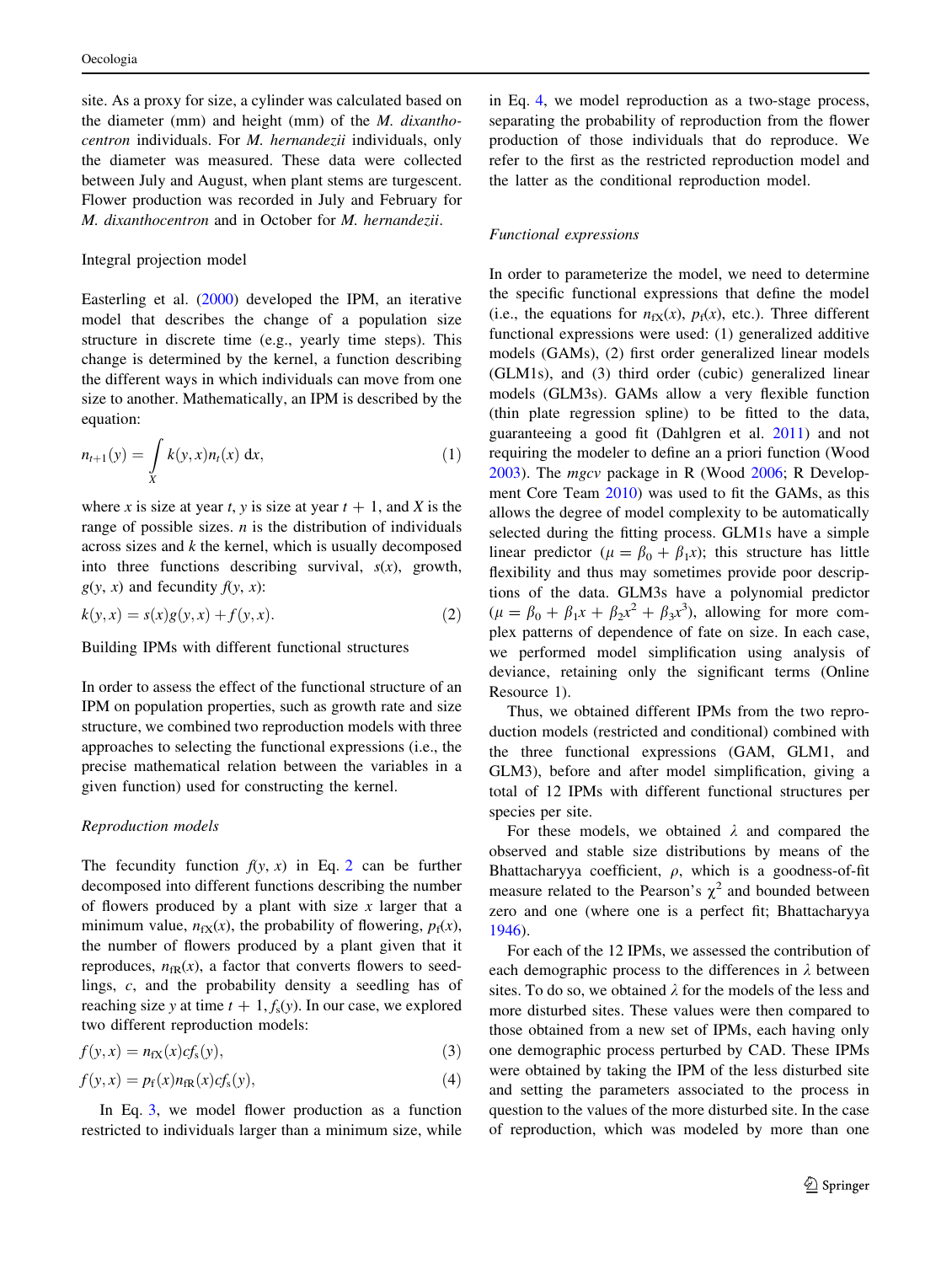function (Eqs.  $3, 4$  $3, 4$ ), we repeated the above procedure changing the parameters of one function at a time.

## Generality assessment through simulated data

To assess whether IPMs are robust in general to changes in their functional structure, and not only robust for our particular datasets, we performed a simulation process. This process started with the generation of the kernel of an artificial population in an undisturbed site by assigning random values to its parameters. A random change  $( $30\%$  of the original value) was then introduced to$ these parameters to simulate the kernel of a second population whose dynamics had been modified by disturbance. The functions integrating this pair of kernels were randomly distorted to make them non-linear with respect to size because, if the actual demographic processes were linear, the same linear model would be obtained with all three statistical procedures (GAM, GLM1, and GLM3), resulting in an artificial consensus among models not due to the robustness of the IPMs (see details in Online Resource 2). The pair of kernels generated by this procedure represents the population dynamics of a virtual species studied in an undisturbed and a disturbed site. As we were interested in studying the effects of using different models to describe reproduction, two types of pairs of kernels were generated: type-1 used Eq. [3](#page-2-0) and type-2 used Eq. [4](#page-2-0).

We generated random samples of 1,000 individuals from each population, and obtained their survival, growth, and reproduction through Monte Carlo simulation using the respective distorted functions. The samples were used as input data for the fitting of the 12 models described in the previous section. We fitted Eqs. [3](#page-2-0) and [4](#page-2-0) (type-1 and type-2 analyses, respectively) to the samples regardless of the kernel type from which they had been generated. This allowed us to evaluate the effect of using an incorrect reproduction model. The fitted functions for survival, growth and reproduction were assembled into kernels differing in the functional expression used to fit the data.

The contribution of the demographic processes to the differences in  $\lambda$  between sites was assessed for each pair of kernels as described for the empirical data in the previous section. These contributions were then compared with those associated to the initial kernels from which the samples were obtained. Such comparison was made by means of the Pearson's correlation coefficient  $(r)$ . The procedure was repeated 14,000 times and the distribution of r values was obtained. The simulation was coded in R and its details are described in the Online Resource 2.

## Results

In most of the IPMs, CAD had a negative effect on all the demographic processes, with the exception of individual growth in M. dixanthocentron and survival in M. hernandezii (Fig. [1](#page-4-0)). The different functional expressions for modeling the demographic processes produced curves that in some cases were very different, though similar within the size range where most individuals were found (Online Resource 3).

Despite these differences, changing the functional structure had little effect on the  $\lambda$  values (Fig. [2](#page-5-0), arrowed bars). Thus, the magnitude of the change between sites was relatively constant among models. Also, the observed and predicted stable size structures were similar with high Bhattacharyya coefficients:  $0.96 \pm 0.01$  (mean  $\pm$  SD) for M. dixanthocentron and  $0.98 \pm 0.01$  for M. hernandezii.

In all the models for the more disturbed site, a reduction in  $\lambda$  was projected for *M. dixanthocentron*, while *M. her*nandezii showed the opposite pattern. In general, the same processes were identified as having the largest effect on the population growth regardless of the functional structure. In both species, survival was identified as the process that had the largest effect on  $\lambda$ , only matched by growth in the GLM1 models for M. hernandezii. In this species, the second most relevant process was growth, while in M. dixanthocentron, no other process made a substantial contribution to  $\lambda$  (Fig. [2](#page-5-0)).

Most of the r values obtained from the simulation procedure were close to 1, with their distribution sharply decreasing below 0.9 (Fig. [3a](#page-6-0)). When the known and fitted fecundity models matched, higher  $r$  values were obtained (69.70 % of the r values were  $\geq$ 0.80 when a type-1 analysis was used to fit a sample from a type-1 kernel, and 63.79 % for a type-2 analysis of a type-2 kernel sample) compared to those cases when a mismatch occurred (64.05 % when a type-1 analysis was used to fit a sample coming from a type-2 kernel, and 43.19 % for a type-2 analysis fitted to a type-1 kernel sample; Fig. [3](#page-6-0)b). In comparison, the different functional expressions and model simplification had only a minor impact on the results (Fig. [3c](#page-6-0), d). Nevertheless, fitting generalized additive models resulted in a higher frequency of r values close to 1, followed by GLM1 and GLM3 expressions.

Despite the high frequency of near-to-one correlations, the tail of negative values accounted for 8.37 % of the distribution (Fig. [3a](#page-6-0)). Negative  $r$  values may occur when disturbance has no effect on the population dynamics, because in such cases the contributions of the different demographic processes to the change in  $\lambda$  are fully determined by sampling error. To evaluate this for each known model, we measured the effect of disturbance on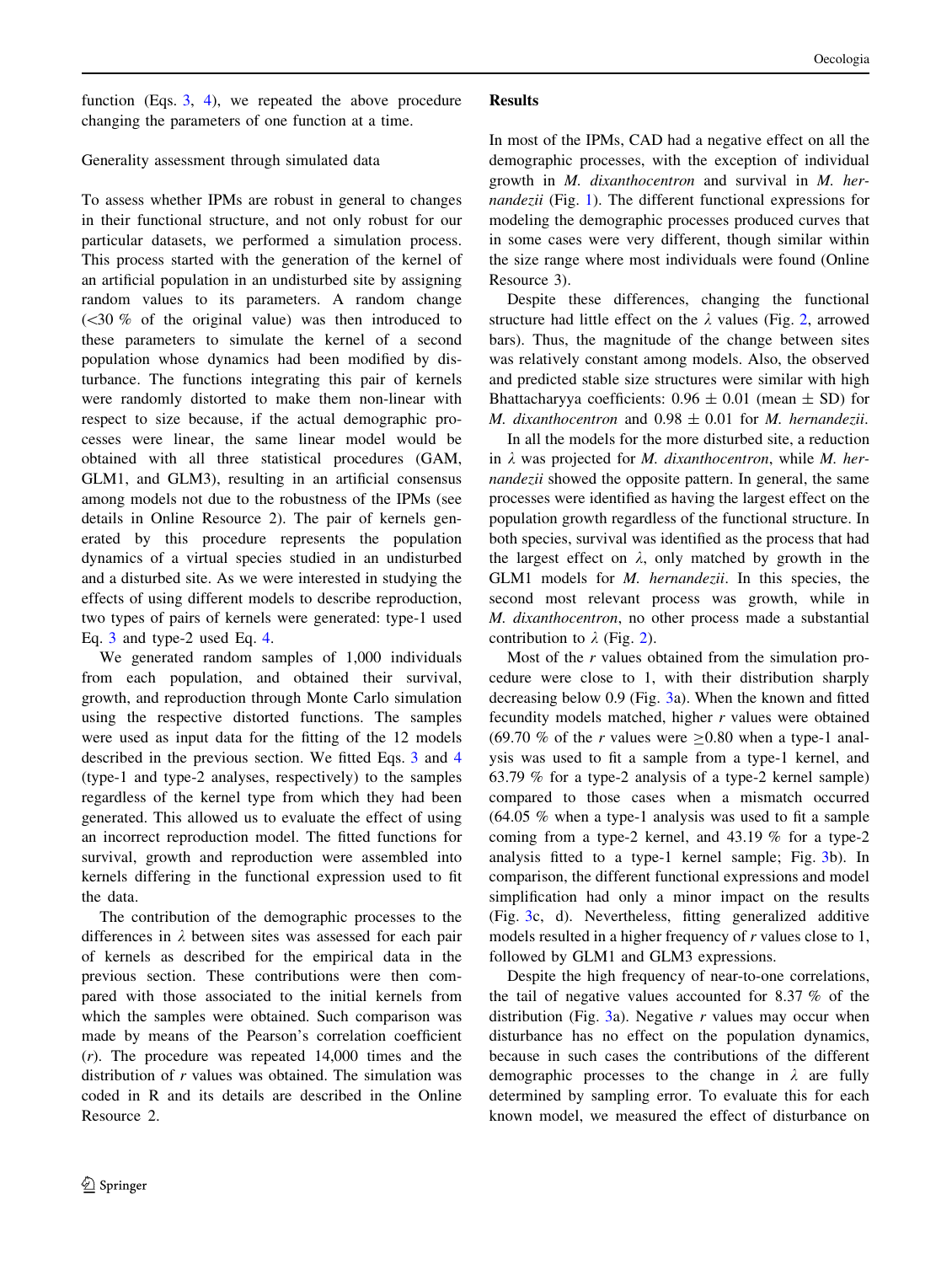<span id="page-4-0"></span>Fig. 1 Changes  $(\Delta)$  in demographic processes due to chronic anthropogenic disturbance (CAD) on two cactus species, Mammillaria dixanthocentron (left) and M. hernandezii (right), estimated from different models: generalized additive (GAM), linear (GLM1), and cubic (GLM3) models, before  $(+)$  and after  $(-)$  model simplification. The change in number of flowers was estimated using in **e**, **f** all individuals larger than a minimum reproductive size, and in **i**, **j** only those that reproduced in any given year. The axis of zero CAD effect is shown in gray. Only models in which there was a significant effect of CAD are shown. Box plots show the distribution of the plant size data

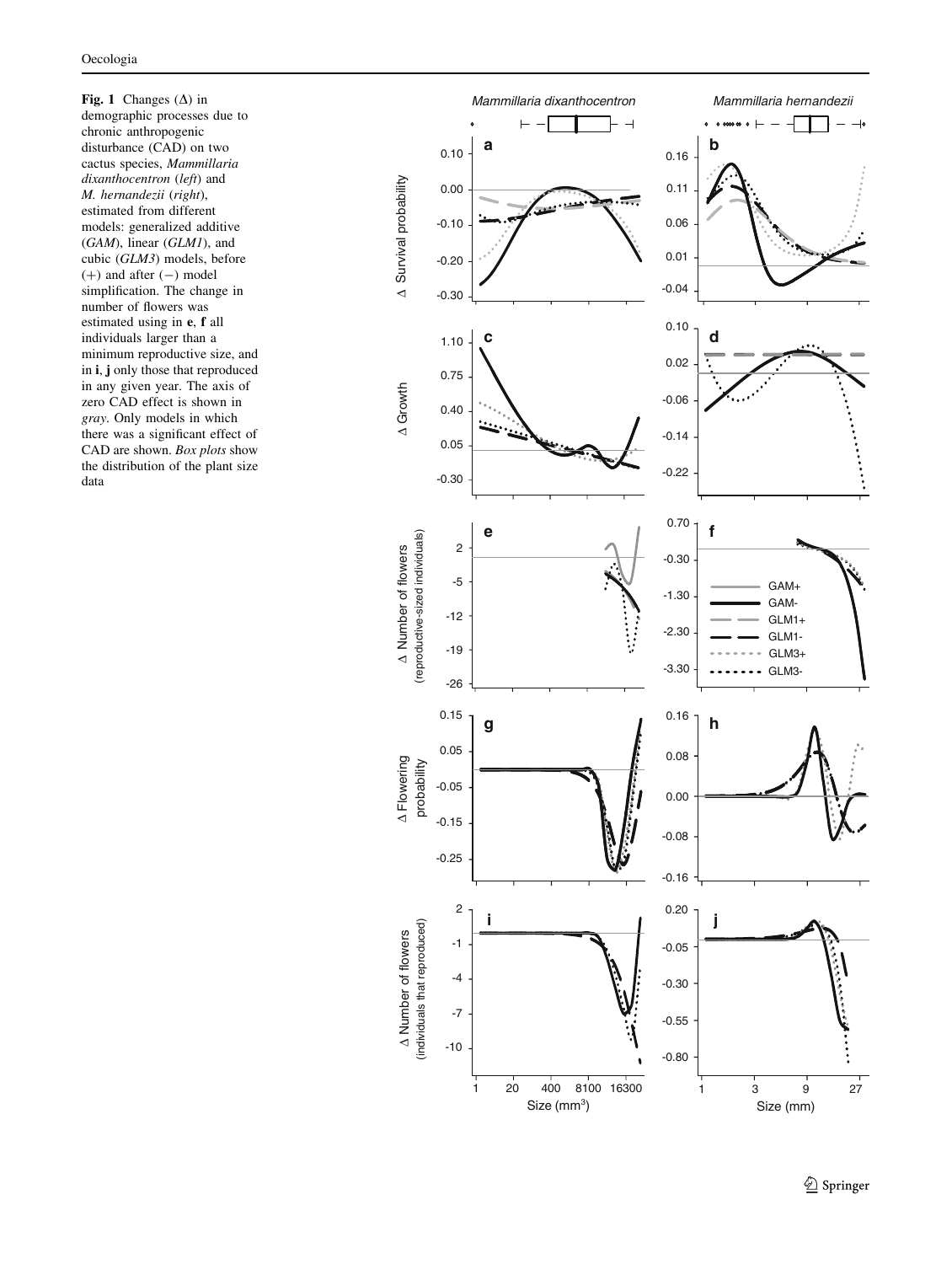<span id="page-5-0"></span>Fig. 2 Population growth rates  $(\lambda)$  of two cactus species obtained from integral projection models differing in functional structure. The flowering process was described through either a, c a simple functional description, or b, d a more complex one. Demographic processes were modeled using generalized additive (GAM), linear (GLM1), and cubic (GLM3) models before  $(+)$  and after  $(-)$  model simplification. The origin of the shaded arrows corresponds to the  $\lambda$  observed at a site with low CAD intensity and the tip to the  $\lambda$  at a more disturbed site. The  $\lambda$ value of the population when CAD affects only one demographic process is shown by its respective symbol



the dynamics as the geometric mean of the integrals of the squared differences between each pair (undisturbed/ disturbed) of demographic-process functions. This measure was compared with the median of the  $24 r$  values related to a particular pair of kernels. As expected, only when disturbance had no effect, the median had negative values, and tended towards one as the effect increased (Fig. [4](#page-6-0)).

#### Discussion

Irrespectively of their functional structure, IPMs managed to identify whether a species benefits from or is hindered by CAD and which processes made the largest contributions to this effect. In general, models with flexible structures (i.e. conditional fecundity, GAMs) more accurately reconstructed the population dynamics and its changes with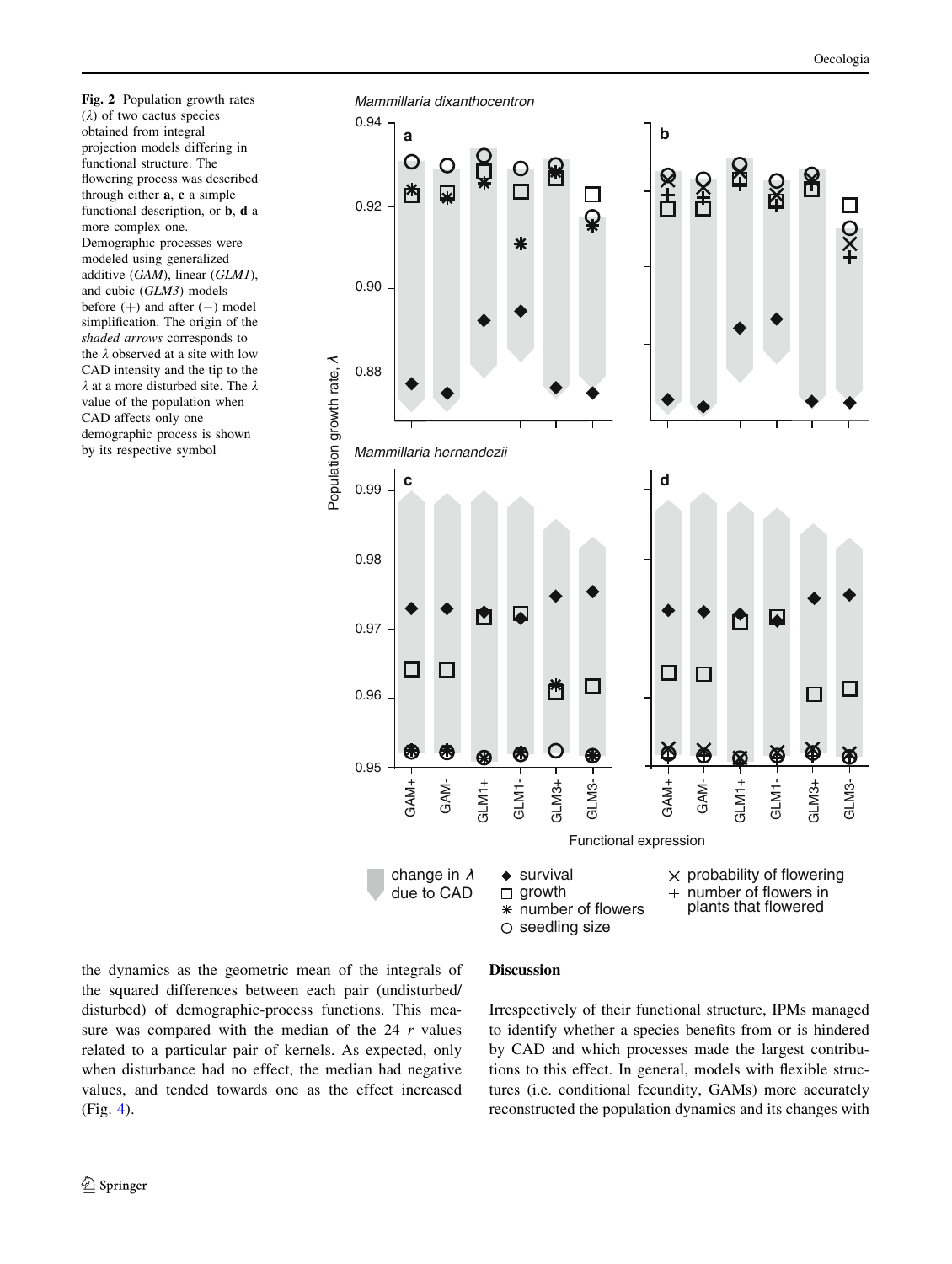<span id="page-6-0"></span>Fig. 3 Frequency of the correlation coefficients between known and estimated contributions of different demographic processes to the differences in population growth rate due to disturbance in simulations employing artificial data. The known contributions were derived from models whose reproduction was described by either a simple or a more complex function. The estimated contributions were calculated from models whose demographic-process functions were fitted to samples derived from the known models. Reproduction was analyzed by fitting either the simple of the more complex functions to samples produced by each type of model. a Effect of different reproduction functions, b same as (a) but restricted to the range 0.9–1.0, c effect of different functional expressions, and d effect of model simplification





Fig. 4 Influence of the magnitude of disturbance-induced changes in population dynamics on the capability of models to estimate accurately the contributions of different demographic processes to population growth rate. The magnitude of the disturbance effect was calculated as the geometric mean of the differences between the functions describing the demographic processes at undisturbed and disturbed sites. The accuracy in the estimation was measured as the correlation between the known and estimated contributions. As each population dynamics has 24 associated models, the median of the coefficients is shown

disturbance. Nevertheless, the selection of a model that correctly depicts the underlying biological processes is likely to produce more reliable results.

Are IPMs robust to changes in functional structure?

Both in real and simulated data, there was large agreement between models on the processes making the largest contributions to  $\lambda$  despite the differences in functional structure. In both Mammillaria species, the demographic process that was identified as making the largest contribution to the differences in  $\lambda$  was survival. This is in line with other studies that have found that survival has the largest impact on population status in cacti and other long-lived perennials (Silvertown et al. [1993;](#page-9-0) Godínez-Álvarez et al.  $2003$ ; Franco and Silvertown [2004;](#page-8-0) Jiménez-Sierra et al. [2007;](#page-8-0) Ureta and Martorell [2009](#page-9-0)). IPM robustness is encouraging, as the management conclusions drawn from the models are in general independent of the relatively arbitrary functional structure chosen by the researcher. The fact that IPMs are also robust when faced with small datasets (Ramula et al. [2009](#page-9-0)) makes them an appropriate choice when designing management strategies of endangered species.

Nevertheless, the relatively high incidence of low or even negative correlations suggests that utterly wrong results can be obtained. Such results seem to be alarming when the conservation of an endangered species is at stake.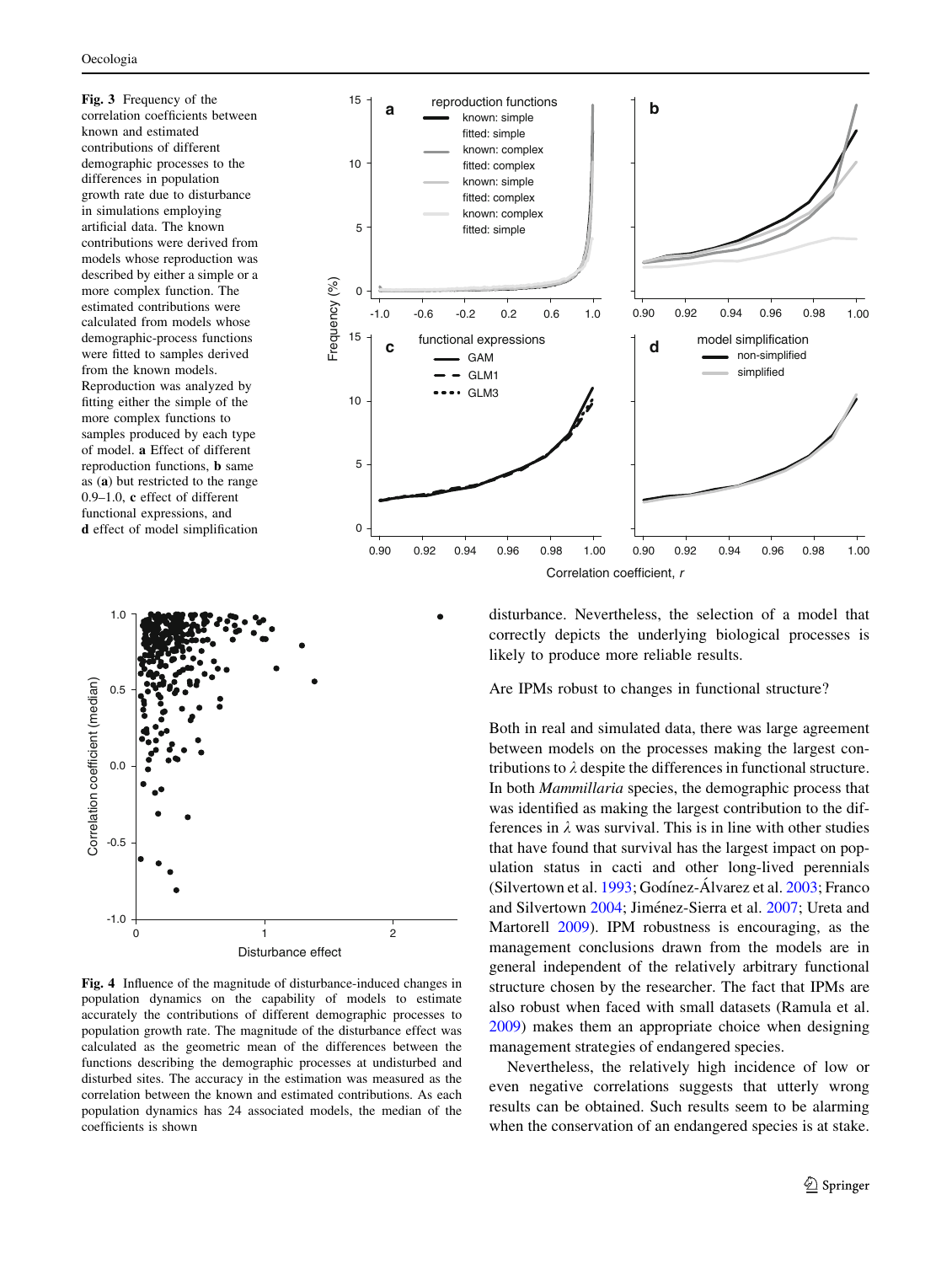However, negative correlations occurred only when population dynamics were unaffected by disturbance. In such cases, it would be unnecessary to mitigate the effects of anthropic activities. Furthermore, it would be expected that the researcher's judgment during model fitting would result in higher  $r$  values compared with the automatic procedure performed here by the computer. A concerned conservation biologist would discard irrelevant factors, detect outliers, and screen models more efficiently. Thus, despite the relative robustness of IPMs, careful selection of the functional structure of a model is needed.

IPMs may be especially robust when long-lived perennials, such as cacti, are studied. In those species, changes in reproduction do not have large effects on  $\lambda$  (Silvertown et al. [1993](#page-9-0); Godínez-Álvarez et al. [2003;](#page-8-0) Franco and Silvertown [2004\)](#page-8-0). This would make sensitivity, which is proportional to the reproductive values and the stable size distribution (Easterling et al. [2000](#page-8-0)), largely dependent on the latter. As can be observed in Fig. [1](#page-4-0), the functions obtained from different expressions were similar within the size range where most of the individuals were located, but different elsewhere. This is not an unlikely result, as it is statistically difficult to discern between curves that differ where data are scarce as they have similar likelihoods. In a population close to its stable size distribution, the range where functional expressions disagree would have a low sensitivity, and such disagreements would have minor effects on  $\lambda$ . Seemingly, this was the case in our species, where the populations were near their stable distribution (as shown by the Bhattacharyya coefficient) and there were small differences in  $\lambda$  between models with different functional structure.

## Lessons on model selection

Perhaps the most critical issue when selecting the functional structure of an IPM is selecting the demographic attributes to be modeled. While the functional expression was relatively irrelevant, using the incorrect functions to model fecundity significantly reduced the frequency of high correlations. Nevertheless, using a type-2 analysis on a sample from a type-1 kernel produced better results than the opposite combination. This is probably the result of the flexibility of the function used to model the probability of flowering,  $p_f(x)$  in Eq. [3](#page-2-0). At its limit,  $p_f(x)$  becomes a step that mirrors the reproductive threshold characteristic of type-1 kernels.

As found by Dahlgren et al. [\(2011](#page-8-0)), GAMs had an overall better performance than GLM1 and GLM3 functional expressions. This may be especially important in the statistical modeling of a highly relevant process. As an example, in M. dixanthocentron, the GLM1 model predicted smaller reductions in  $\lambda$  compared to GAM and GLM3 models. These are closely correlated with the contribution that survival makes on  $\lambda$  (Fig. [2a](#page-5-0), b). Additionally, the survival curves obtained with GLM1 differ from the ones obtained through GAM and GLM3 (Fig. [1](#page-4-0)), a pattern also found by Dahlgren et al. [\(2011](#page-8-0)). This suggests that the differences observed in  $\lambda$  are due to the statistical modeling of survival. Also, in M. hernandezii, the GLM1 models seemingly failed to gauge the contribution of growth compared to GLM3s and GAMs, although this was not reflected in the change in  $\lambda$  between sites.

Model simplification had a lesser effect on our results. In the simulations, this may be the result of the large samples used for the statistical analyses. In smaller samples, we would expect high order terms in GLM3 models to be dropped (Burnham and Anderson [2002](#page-8-0)), and wriggly splines in GAMs to be highly penalized (Wood [2003\)](#page-9-0). In both cases, the result would be identical to that obtained from GLM1s. From our simulations, it becomes clear that this would not have a large effect on the accuracy of the model. It would appear then that simplification is the less important element to be considered in the construction of an IPM. However, from a conservation biology perspective, simplification has been disputed. According with the precautionary principle (Haller [2000](#page-8-0); Hanson [2003](#page-8-0)), to discard the effect of CAD when it does exist (type-II error) is more costly than keeping it in the model (Gray [1990](#page-8-0); Buhl-Mortensen [1996;](#page-8-0) Kriebel et al. [2001](#page-8-0); McGarvey [2007](#page-9-0)).

## Concluding remarks

The method used here is retrospective in the sense that it decomposes the differences in population growth into contributions made by the different demographic processes (Caswell [2000](#page-8-0), [2001;](#page-8-0) de Kroon et al. [2000\)](#page-8-0). Supporting our results, using life table response experiment analysis (LTRE), Ureta and Martorell ([2009\)](#page-9-0) also found that survival was the process that caused the largest changes in  $\lambda$  in disturbed sites in these species. Retrospective methods, such as LTRE, have been used in the context of conservation as a tool to understand how the vital rates have been affected by perturbation events (Ehrlén and van Groenendael [1998;](#page-8-0) Caswell [2000](#page-8-0); Martorell [2007](#page-8-0); Ureta and Martorell [2009](#page-9-0)).

Assessing the reliability of the results provided by this method will be possible by simultaneously fitting different functions to the process that made the largest contributions and checking whether this has an effect on the outcome of the model. When it is difficult to discriminate among different functional structures, the best results may be obtained with the use of more flexible alternatives (conditional reproduction, GAMs, etc.). Finally, assessing whether the population is in its stable size distribution may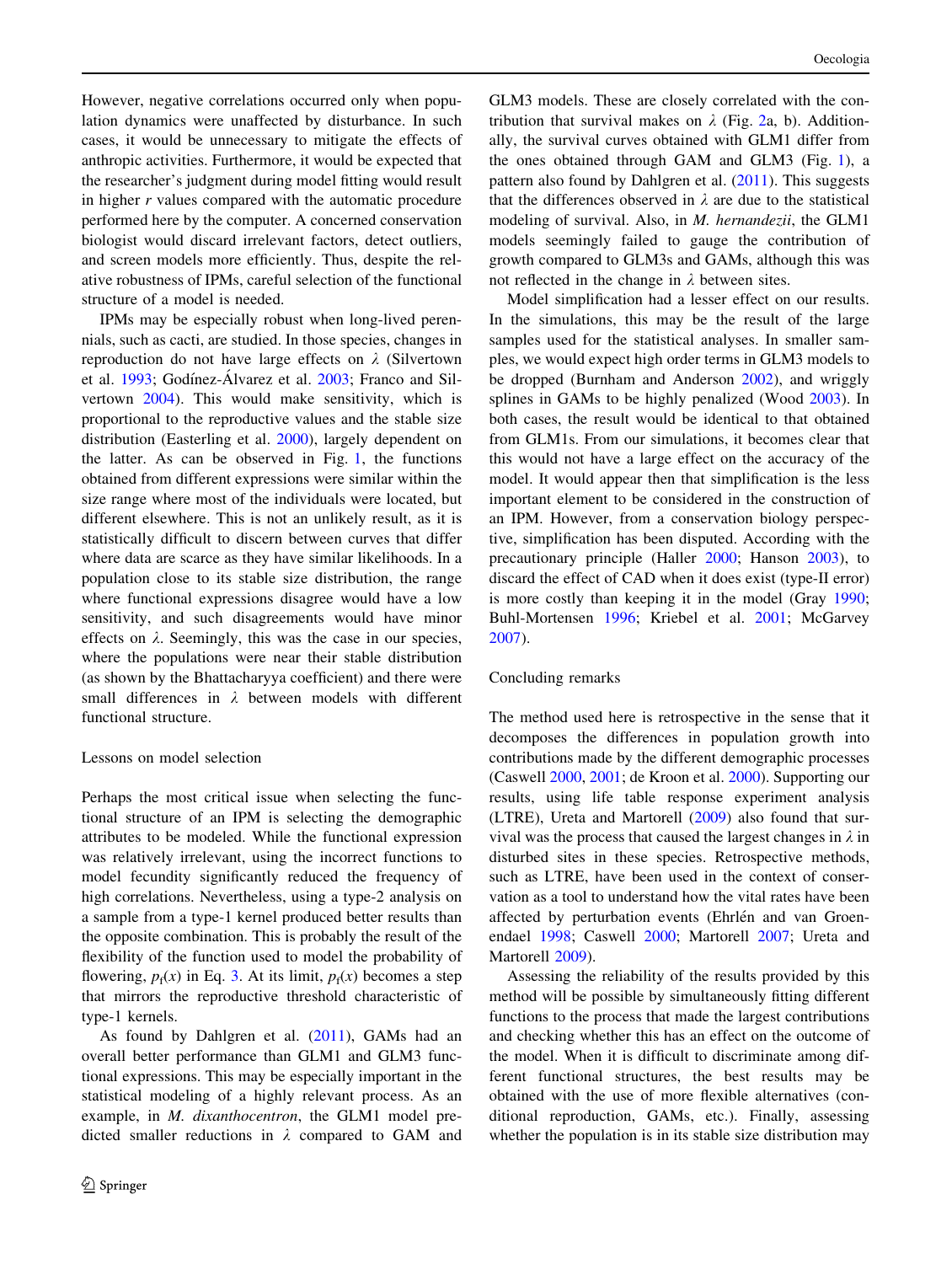<span id="page-8-0"></span>be a way to evaluate potential robustness, because more reliable results will be obtained when a population is in this state.

We can conclude that the processes making the largest contributions to the change in  $\lambda$  due to anthropic activities will frequently be identified by IPMs under a variety of biologically reasonably justified functional expressions. In constructing an IPM, getting the species biology right when deciding which demographic attributes need to be modeled will have more impact on the contributions under study than the specific functions used.

Acknowledgments B.A. Santini, C. Ureta, V. Tinoco and A. Martinez-Ballesté helped us during the fieldwork. E.J.G. thanks the National Council of Science and Technology (CoNaCyT) for the grant received during his PhD studies and the Graduate Program in Biological Sciences of the National Autonomous University of Mexico (UNAM). We appreciate the valuable comments provided by two anonymous reviewers. We thank the community of Concepción Buenavista for their invaluable support in allowing us to work on their land. This research was carried out in compliance with the laws of Mexico.

Conflict of interest We declare that we have no conflict of interest.

#### References

- Arias-Montes S, Guzmán U, Gama S (1997) Cactaceae. Flora del Valle de Tehuacán-Cuicatlán, México, Fascículo 14. Instituto de Biología. Universidad Nacional Autónoma de México, México
- Bhattacharyya A (1946) On a measure of divergence between two multinomial populations. Sankhya Indian J Stat 7:401–406
- Buhl-Mortensen L (1996) Type-II statistical errors in environmental science and the precautionary principle. Mar Pollut Bull 32:528–531
- Burnham KP, Anderson DR (2002) Model selection and multimodel inference: a practical information-theoretic approach. Springer, New York
- Carpenter SR, Caraco NF, Correll DL, Howarth RW, Sharpley AN, Smith VH (1998) Nonpoint pollution of surface waters with phosphorus and nitrogen. Ecol Appl 8:559–568
- Caswell H (2000) Prospective and retrospective perturbation analyses: their roles in conservation biology. Ecology 81:619–627
- Caswell H (2001) Matrix population models: construction, analysis, and interpretation. Sinauer, Sunderland
- Chapin FS III, Zavaleta ES, Eviner VT, Naylor RL, Vitousek PM, Reynolds HL, Hooper DU, Lavorel S, Sala OE, Hobbie SE, Mack MC, Díaz S (2000) Consequences of changing biodiversity. Nature 405:234–242. doi[:10.1038/35012241](http://dx.doi.org/10.1038/35012241)
- Childs DZ, Rees M, Rose KE, Grubb PJ, Ellner SP (2003) Evolution of complex flowering strategies: an age- and size-structured integral projection model. Proc R Soc Lond B 270:1829–1838. doi[:10.1098/rsb.2003.2399](http://dx.doi.org/10.1098/rsb.2003.2399)
- Dahlgren JP, Ehrlén J (2009) Linking environmental variation to population dynamics of a forest herb. J Ecol 97:666–674. doi: [10.1111/j.1365-2745.2009.01504.x](http://dx.doi.org/10.1111/j.1365-2745.2009.01504.x)
- Dahlgren JP, Ehrlén J (2011) Incorporating environmental change over succession in an integral projection model of population dynamics of a forest herb. Oikos 120:1183–1190. doi:[10.1111/j.](http://dx.doi.org/10.1111/j.1600-0706.2010.19063.x) [1600-0706.2010.19063.x](http://dx.doi.org/10.1111/j.1600-0706.2010.19063.x)
- Dahlgren JP, García MB, Ehrlén J (2011) Nonlinear relationships between vital rates and state variables in demographic models. Ecology 92:1181–1187. doi[:10.1890/10-1184.1](http://dx.doi.org/10.1890/10-1184.1)
- De Kroon H, van Groenendael J, Ehrlén J (2000) Elasticities: a review of methods and model limitations. Ecology 81:607–618. doi: [10.1890/0012-9658\(2000\)081\[0607:EAROMA\]2.0.CO;2](http://dx.doi.org/10.1890/0012-9658(2000)081[0607:EAROMA]2.0.CO;2)
- Easterling MR, Ellner SP, Dixon PM (2000) Size-specific sensitivity: applying a new structured population model. Ecology 81:694– 708. doi[:10.1890/0012-9658\(2000\)081\[0694:SSSAAN\]2.0.CO;2](http://dx.doi.org/10.1890/0012-9658(2000)081[0694:SSSAAN]2.0.CO;2)
- Ehrlén J, Van Groenendael J (1998) Direct perturbation analysis for better conservation. Conserv Biol 12:470–474. doi:[10.1111/j.](http://dx.doi.org/10.1111/j.1523-1739.1998.96420.x) [1523-1739.1998.96420.x](http://dx.doi.org/10.1111/j.1523-1739.1998.96420.x)
- Ellner SP, Rees M (2006) Integral projection models for species with complex demography. Am Nat 167:410–428. doi[:10.1086/](http://dx.doi.org/10.1086/499438) [499438](http://dx.doi.org/10.1086/499438)
- Enright NJ, Franco M, Silvertown J (1995) Comparing plant lifehistories using elasticity analysis: the importance of life-span and the number of life-cycle stages. Oecologia 104:79–84. doi: [10.1007/BF00365565](http://dx.doi.org/10.1007/BF00365565)
- Franco M, Silvertown J (2004) A comparative demography of plants based upon elasticities of vital rates. Ecology 85:531–538. doi: [10.1890/02-0651](http://dx.doi.org/10.1890/02-0651)
- Godínez-Álvarez H, Valverde T, Ortega-Baes P (2003) Demographic trends in the Cactaceae. Bot Rev 69:173–203. doi:[10.1663/0006-](http://dx.doi.org/10.1663/0006-8101(2003)069[0173:DTITC]2.0.CO;2) [8101\(2003\)069\[0173:DTITC\]2.0.CO;2](http://dx.doi.org/10.1663/0006-8101(2003)069[0173:DTITC]2.0.CO;2)
- Goudie A (2006) The human impact on the natural environment: past, present, and future. Blackwell, Malden
- Gray JS (1990) Statistics and the precautionary principle. Mar Pollut Bull 21:174–176
- Gross K, Morris WF, Wolosin MS, Doak DF (2006) Modeling vital rates improves estimation of population projection matrices. Popul Ecol 48:79–89. doi[:10.1007/s10144-005-0238-8](http://dx.doi.org/10.1007/s10144-005-0238-8)
- Haller S (2000) A prudential argument for precaution under uncertainty and high risk. Ethics Environ 5:175–189
- Hanson M (2003) The precautionary principle. In: Page EA, Proops J (eds) Environmental thought. Current issues in ecological economics. Edward Elgar, Northampton, pp 125–142
- Hegland SJ, Jongejans E, Rydgren K (2010) Investigating the interaction between ungulate grazing and resource effects on Vaccinium myrtillus populations with integral projection models. Oecologia 163:695–706. doi:[10.1007/s00442-010-1616-2](http://dx.doi.org/10.1007/s00442-010-1616-2)
- Heywood VH, Iriondo JM (2003) Plant conservation: old problems, new perspectives. Biol Conserv 113:321–335. doi[:10.1016/](http://dx.doi.org/10.1016/S0006-3207(03)00121-6) [S0006-3207\(03\)00121-6](http://dx.doi.org/10.1016/S0006-3207(03)00121-6)
- Jiménez-Sierra C, Mandujano MC, Eguiarte LE (2007) Are populations of the candy barrel cactus (Echinocactus platyacanthus) in the desert of Tehuacan, Mexico at risk? Population projection matrix and life table response analysis. Biol Conserv 135:278–292. doi[:10.1016/j.biocon.2006.10.038](http://dx.doi.org/10.1016/j.biocon.2006.10.038)
- Jongejans E, Shea K, Skarpaas O, Kelly D, Ellner SP (2011) Importance of individual and environmental variation for invasive species spread: a spatial integral projection model. Ecology 92:86–97. doi:[10.1890/09-2226.1](http://dx.doi.org/10.1890/09-2226.1)
- Kriebel D, Tickner J, Epstein P, Lemons J, Levins R, Loechler EL, Quinn M, Rudel R, Schettler T, Stoto M (2001) The precautionary principle in environmental science. Environ Health Perspect 109:871–876
- Martorell C (2007) Detecting and managing an overgrazing-drought synergism in the threatened *Echeveria longissima* (Crassulaceae): the role of retrospective demographic analysis. Popul Ecol 49:115–125. doi:[10.1007/s10144-006-0027-z](http://dx.doi.org/10.1007/s10144-006-0027-z)
- Martorell C, Peters EM (2005) The measurement of chronic disturbance and its effects on the threatened cactus Mammillaria pectinifera. Biol Conserv 124:199–207. doi:[10.1016/j.biocon.2005.01.025](http://dx.doi.org/10.1016/j.biocon.2005.01.025)
- Martorell C, Peters EM (2009) Disturbance-response analysis: a method for rapid assessment of the threat to species in disturbed